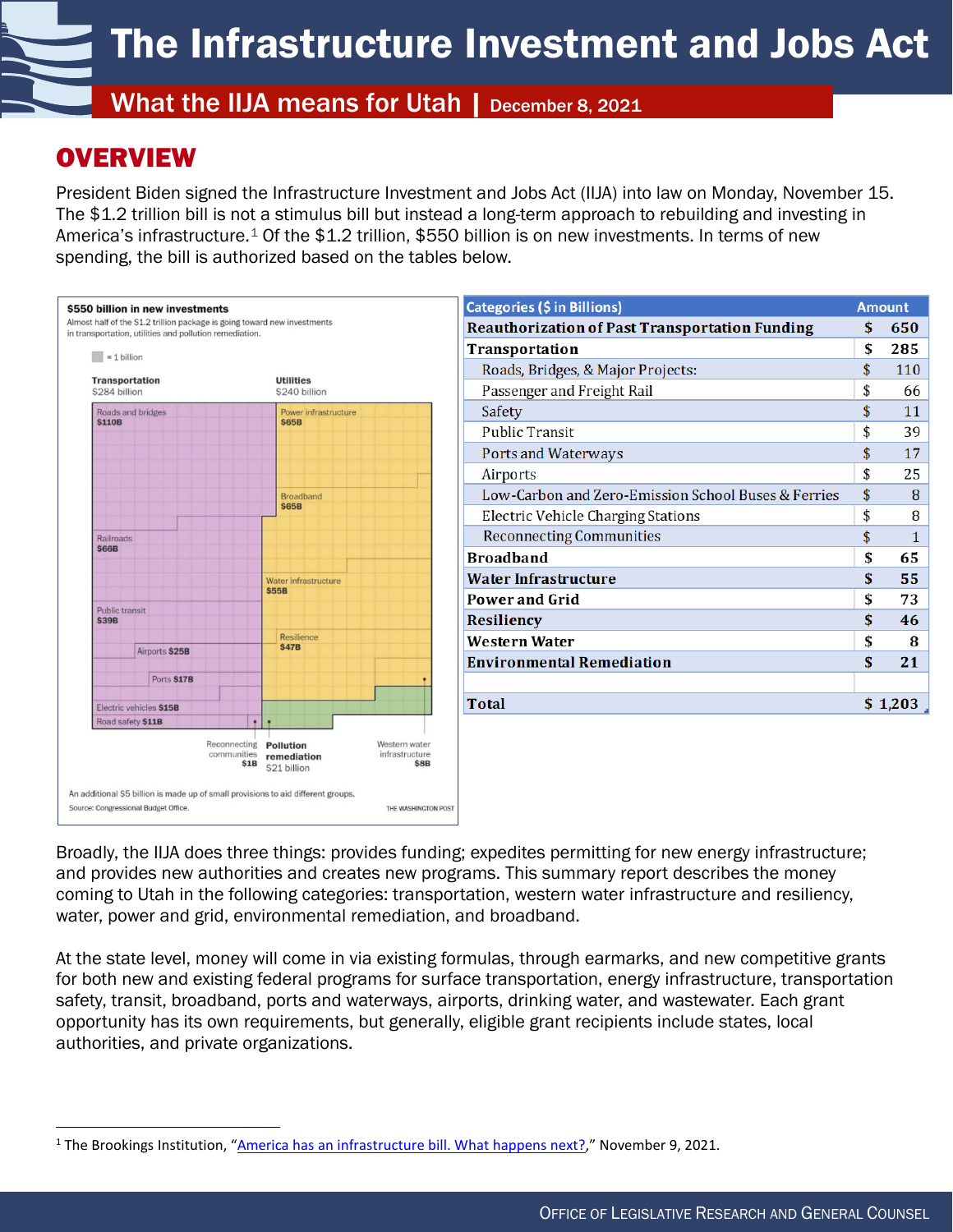# STATE ALLOCATIONS (SOURCE: FFIS[2\)](#page-1-0)

| National Totals                  |    |                |    |                |    |                          |    |                |     |               |                   |
|----------------------------------|----|----------------|----|----------------|----|--------------------------|----|----------------|-----|---------------|-------------------|
| Category                         |    | <b>FY 2022</b> |    | <b>FY2023</b>  |    | <b>FY2024</b>            |    | <b>FY 2025</b> |     | <b>FY2026</b> | FY 2022-2026      |
| Transportation                   | \$ | 105,720,165    | S  | 107,284,997    | \$ | 108,988,805              | \$ | 110,512,138    |     | 112,234,228   | \$<br>544,740,333 |
| Water                            | \$ | 8,704,000      | \$ | 9,429,000      | \$ | 9,831,000                | \$ | 10,231,000     | S   | 10,231,000    | \$<br>48,426,000  |
| <b>Environmental Remediation</b> |    | 19,800,000     | \$ | 300,000        | \$ | 300,000                  | \$ | 300,000        | \$  | 300,000       | \$<br>21,000,000  |
| Power & Grid                     | \$ | 14,249,918     | \$ | 6,035,500      | \$ | 6,086,813                | \$ | 6,138,191      | \$  | 4,508,388     | \$<br>37,018,809  |
| <b>Broadband</b>                 | \$ | 60,200,000     | S  | 550,000        | \$ | 550,000                  | \$ | 550,000        | \$. | 550,000       | \$<br>62,400,000  |
| Resilience and Western Water     | \$ | 8,435,400      | \$ | 2,437,400      | \$ | 2,332,400                | \$ | 2,132,400      | \$  | 2,032,400     | \$<br>17,370,000  |
|                                  |    |                |    |                |    |                          |    |                |     |               |                   |
| Total                            | \$ | 217,109,483    | \$ | 126,036,897    | \$ | 128,089,018              | \$ | 129,863,728    | \$  | 129,856,016   | \$<br>730,955,142 |
| Utah Funding                     |    |                |    |                |    |                          |    |                |     |               |                   |
| <b>Category</b>                  |    | <b>FY 2022</b> |    | <b>FY2023</b>  |    | <b>FY2024</b>            |    | <b>FY 2025</b> |     | <b>FY2026</b> | FY 2022-2026      |
| Transportation                   | \$ | 615,347        | \$ | 627,284        | \$ | 639,936                  | \$ | 652,155        | \$  | 665,250       | \$<br>3,461,352   |
| Water                            | \$ | 74,478         | \$ | 80,149         | \$ | 83,077                   | \$ | 85,990         | \$  | 85,990        | \$<br>409,684     |
| <b>Environmental Remediation</b> | \$ |                | \$ |                | \$ | ٠                        | \$ |                |     | ٠             |                   |
| Power & Grid                     | \$ | 38,177         | \$ | $\blacksquare$ | \$ | $\overline{\phantom{a}}$ | \$ | $\blacksquare$ | \$  | ٠             | \$<br>38,177      |
| <b>Broadband</b>                 |    |                |    |                | \$ |                          |    |                |     |               |                   |
| Resilience and Western Water     | \$ | 2,514          | \$ | 5,029          | \$ | 3,772                    | \$ | 1,257          | \$  | ۰             | \$<br>12,572      |
|                                  |    |                |    |                |    |                          |    |                |     |               |                   |
| Total                            | \$ | 730,516        | \$ | 712,462        | \$ | 726,785                  | \$ | 739,402        | \$  | 751,240       | \$<br>3,921,785   |

# SPENDING PAY-FORS (SOURCE: NCSL[3](#page-1-1))

Funding for the IIJA comes from the following sources:

- \$205 billion from repurposing of certain unused COVID relief dollars (Source: CBO score & CBO estimate)
- Funding from recouping fraudulently-paid benefits from enhanced federal unemployment insurance (UI) supplement (Awaiting CBO Letter)
- \$49 billion from delaying Medicare Part D rebate rule (Source: CBO score)
- \$53 billion from certain states returning unused enhanced federal UI supplement (Source: CBO estimate)
- \$20 billion from sales of future spectrum auctions (Source: CBO score) and \$67 billion from proceeds of the February 2021 c-band auction (Source: CBO estimate)
- \$56 billion in economic growth resulting from a 33 percent return on investment in these long-term infrastructure projects (Source: CBO analysis)
- \$28 billion from applying information reporting requirements to cryptocurrency (JCT score)
- \$21 billion from extending fees on government-sponsored enterprises (GSEs) (Source: CBO Score)
- \$13 billion from reinstating certain Superfund fees (Source: JCT score)
- \$8.7 billion from the mandatory sequester (Source: CBO score)
- \$6 billion from extending customs user fees (Source: CBO score)
- \$6 billion in sales from the Strategic Petroleum Reserve (Source: CBO score)
- \$3 billion in savings from reducing Medicare spending on discarded medications from large, singleuse drug vials (Source: CBO Score)

<span id="page-1-0"></span><sup>2</sup> FFIS, ["State Allocations,"](https://ffis.org/system/files/private/publications/2021/ffis_state_funding_in_iija_3.xlsx) November 20, 2021.

<span id="page-1-1"></span><sup>&</sup>lt;sup>3</sup> NCSL, ["Infrastructure Investment and Jobs Act,](https://www.ncsl.org/ncsl-in-dc/publications-and-resources/infrastructure-investment-and-jobs-act.aspx)" and ["Bipartisan Infrastructure Investment and Jobs Act Summary,"](https://www.ncsl.org/documents/statefed/IIJA-Section-by-Section.pdf) November 8, 2021.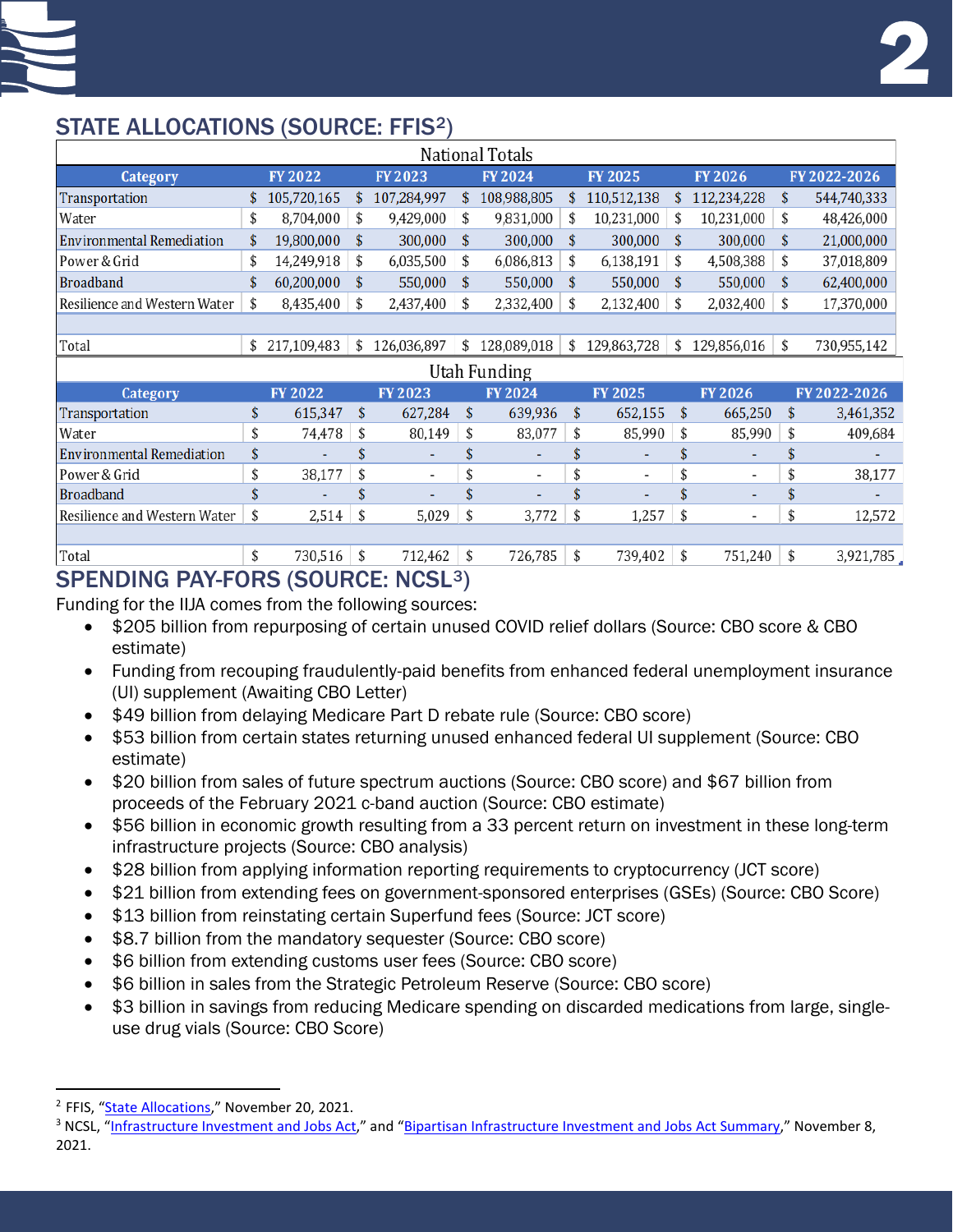

• \$2.9 billion from extending available interest rate smoothing options for defined benefit pension plans (Source: CBO Score)

# **TRANSPORTATION**

### HIGHWAY TRUST FUND

The IIJA authorizes Highway Trust Fund (HTF) amounts for highways, roads, and bridges for FY2022-2026. The funds will be apportioned to states through nine federal-aid highway formula programs, including two new programs. Total HTF apportionments for Utah will increase by 21% above the FY2021 baseline (then the total growth is about 2% year-over-year). The table and chart below detail the money appropriated to Utah for each of those nine programs between FY2022-2026.



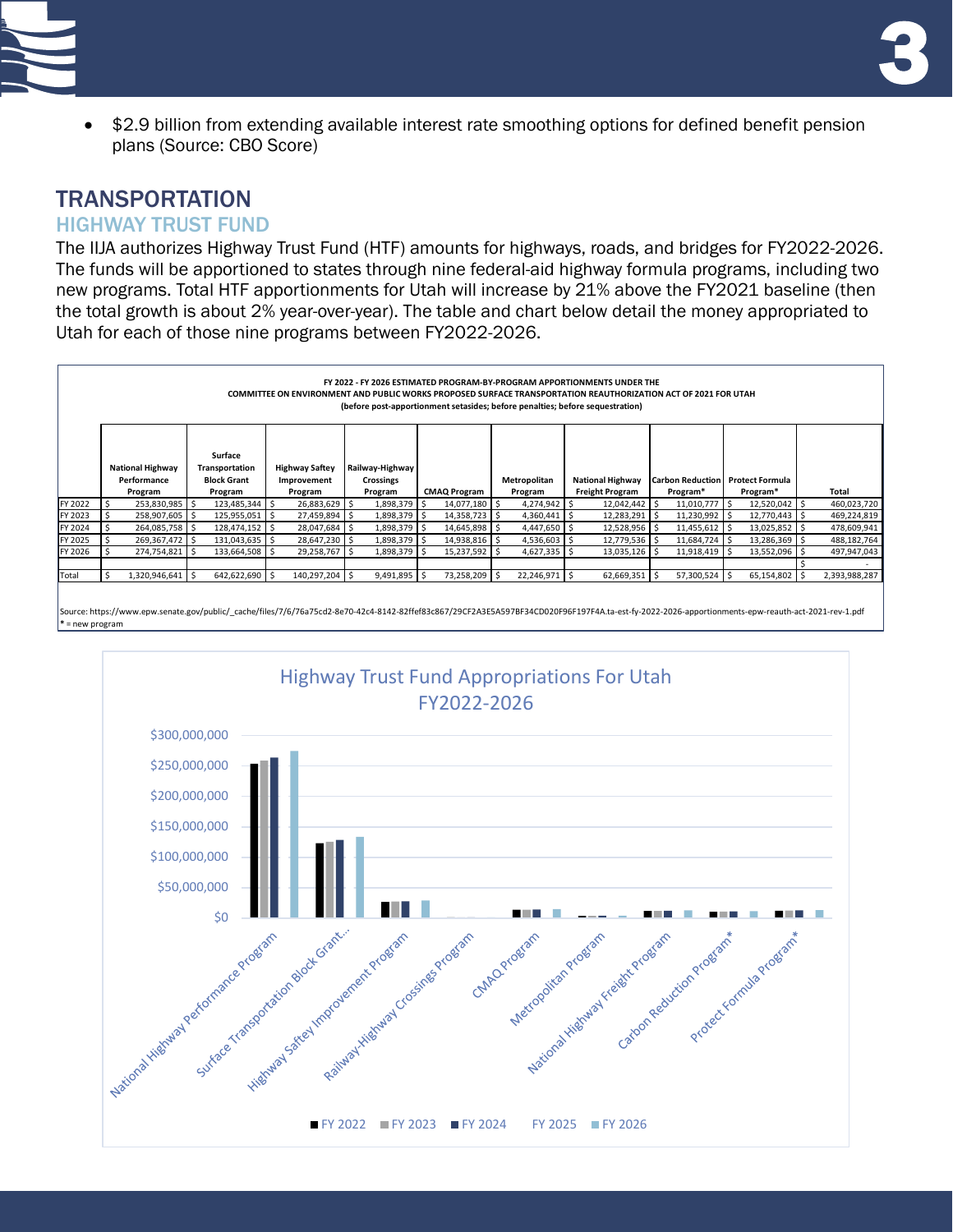

Below are descriptions of the nine HTF programs. Seven were amended by the IIJA, and those amendments are described below. Two programs are entirely new and are summarized below. The page number in each subsection corresponds to the page number in the IIJA PDF text. You can download the bill here - [https://www.congress.gov/bill/117th-congress/house-bill/3684/text.](https://www.congress.gov/bill/117th-congress/house-bill/3684/text) The superscript after the italic text provides a link to the federal statute that the program currently exists in.

#### 1. National Highway Performance Program (NHPP) (page 29)

*Division A, Title I, Subtitle A, Sec. 11105[4](#page-3-0)*

The NHPP provides support for the condition, performance, and construction of new facilities on the National Highway System.

Performance Program funds can also be used to mitigate the cost of damages from sea level rise, extreme weather events, flooding, wildfires, or other natural disasters.

#### 2. Surface Transportation Block Grant Program (STBG) (page 33)

*Division A, Title I, Subtitle A, Sec. 11109[5](#page-3-1)*

New projects will become eligible for STBG funds, including:

- Installation of electric vehicle charging infrastructure.
- Installation of measures to protect a transportation facility from cyber threats.
- Installation and deployment of intelligent transportation technologies.
- Projects that facilitate intermodal connections between emerging transportation technologies.
- Projects to increase travel and tourism.
- Wildlife collisions mitigation projects.
- Resiliency improvements to transportation structures.
- Rural barge landing, dock, and waterfront infrastructure projects.

The IIJA increases the amount of in the STBG set aside for the Transportation Alternatives Program (TAP), which can be put toward eligible projects that include (but not limited to) the planning, design, and construction of trails, environmental mitigation activities to address stormwater management, and construction of overlooks.

The bill creates a new population band within the STBG for communities between 50,000 and 200,000 to allow for a more equitable suballocation of funds and requires state consultation with metropolitan planning organizations.

In addition to the funds outlined above, Utah will receive about \$36 million between FY2022-2026 from the National Vehicle Electric Formula as a supplemental appropriation from the general fund.<sup>[6](#page-3-2)</sup>

<span id="page-3-0"></span><sup>&</sup>lt;sup>4</sup> See [23 U.S.C.A. § 119](https://1.next.westlaw.com/Document/N29452DD05FCF11EA9B20D2ACB48A9A96/View/FullText.html?transitionType=UniqueDocItem&contextData=(sc.UserEnteredCitation)&userEnteredCitation=23+U.S.C.A.+s+119) for current program.

<span id="page-3-1"></span><sup>&</sup>lt;sup>5</sup> See [23 U.S.C.A. § 133](https://1.next.westlaw.com/Document/N4BEA50F0C60D11E584B0E7EACC20870E/View/FullText.html?transitionType=UniqueDocItem&contextData=(sc.UserEnteredCitation)&userEnteredCitation=23+U.S.C.A.+s+133) for current program.

<span id="page-3-2"></span><sup>6</sup> White House fact sheet, ["The Infrastructure Investment and Jobs Act will Deliver for Utah,](https://www.whitehouse.gov/wp-content/uploads/2021/08/UTAH_Infrastructure-Investment-and-Jobs-Act-State-Fact-Sheet.pdf)" August 4, 2021.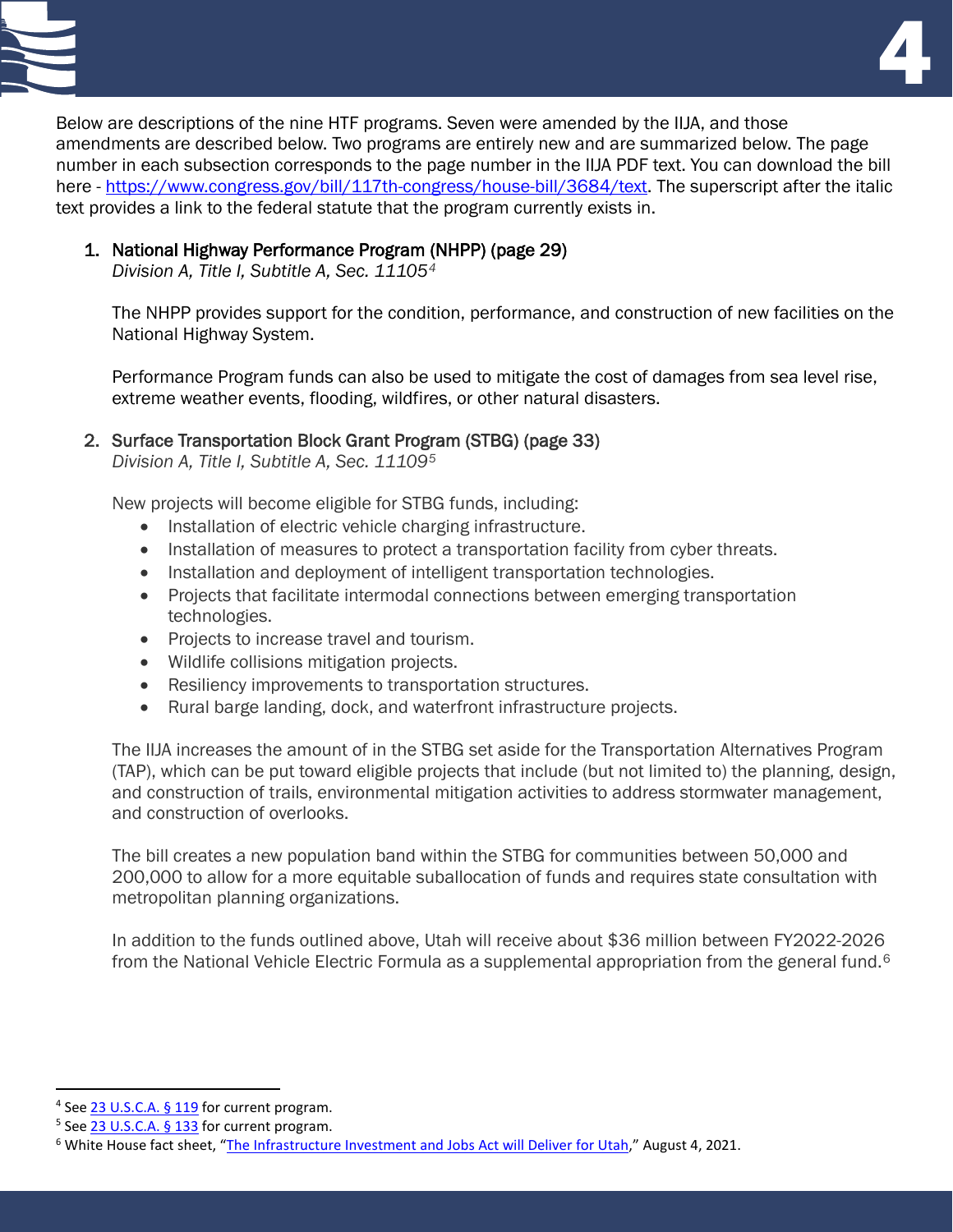

### 3. Highway Safety Improvement Program (page 47)

*Division A, Title I, Subtitle A, Sec. 11111[7](#page-4-0)*

### *Eligible projects*

The IIJA expands the Highway Safety Improvement Program to include funding for:

- Construction of features designed to calm traffic and reduce vehicle speeds.
- Construction of traffic control devices for pedestrians and bicyclists.
- Roadway improvements that separate pedestrians and motor vehicles.
- Pedestrian security features designed to stop or slow a motor vehicle.

The IIJA also expands the definition of "specified safety project" to include projects that:

- Promote awareness and inform the public regarding highway safety matters.
- Facilitate enforcement of traffic safety laws.
- Provide infrastructure and related equipment to support emergency services.
- Conduct safety-related research.
- Support safe routes to school.

#### *Vulnerable road user safety assessment*

The IIJA also requires a "vulnerable road user safety assessment" to be integrated into the existing requirement for a State Strategic Highway Safety Plan<sup>[8](#page-4-1)</sup> to improve the safety of vulnerable road users.

### 4. Railway-Highway Grade Crossing Program (page 33)

*Division A, Title I, Subtitle A, Sec. 11108[9](#page-4-2)*

This bill increases the cap for incentive payments for at-grade crossing closures from \$7,500 to \$100,000. The federal cost share would increase from 90 to 100 percent for projects that eliminate at-grade rail-highway crossings.

### 5. Congestion Mitigation and Air Quality Improvement Program (CMAQ) (page 52)

*Division A, Title I, Subtitle A, Sec. 11115[10](#page-4-3)*

The IIJA expands the eligibility of funds from the CMAQ to be used for:

- Shared micro mobility (including bike and scooter systems) to reduce demand for roads.
- The purchase of heavy-duty zero emission vehicles and related charging equipment.
- The replacement of certain diesel equipment.

### 6. Metropolitan Planning Program

The funding is suballocated to Utah's four Metropolitan Planning Organizations (MPOs): Cache; Wasatch Front Regional Council; Mountainland Association of Governments; and Dixie. The IIJA will now require MPOs to consider the equitable and proportional representation of the population of the metropolitan area when designating officials or representatives. Currently, MPOs are required to

<span id="page-4-0"></span><sup>&</sup>lt;sup>7</sup> See [23 U.S.C.A. § 148](https://1.next.westlaw.com/Document/N3BFA90A0C93311E59FB5CA226F594BCE/View/FullText.html?transitionType=UniqueDocItem&contextData=(sc.UserEnteredCitation)&userEnteredCitation=23+USCA+148) for current program.

<span id="page-4-1"></span><sup>&</sup>lt;sup>8</sup> AASHTO ["Comprehensive Analysis of the Bipartisan Infrastructure Bill,](https://policy.transportation.org/wp-content/uploads/sites/59/2021/09/2021-09-15-AASHTO-Comprehensive-Analysis-of-IIJA-FINAL.pdf)" September 15, 2021.<br><sup>9</sup> See [23 U.S.C.A. § 130](https://1.next.westlaw.com/Document/N8D304E40CF9811E5BA1DE31368279C38/View/FullText.html?transitionType=UniqueDocItem&contextData=(sc.UserEnteredCitation)&userEnteredCitation=23+USCA+130(e)) for current program.

<span id="page-4-2"></span>

<span id="page-4-3"></span><sup>10</sup> Se[e 23 U.S.C.A. § 149](https://1.next.westlaw.com/Document/N93E9DF7048D211E8AC66D29347B85835/View/FullText.html?transitionType=UniqueDocItem&contextData=(sc.UserEnteredCitation)&userEnteredCitation=23+USCA+s+149) for current program.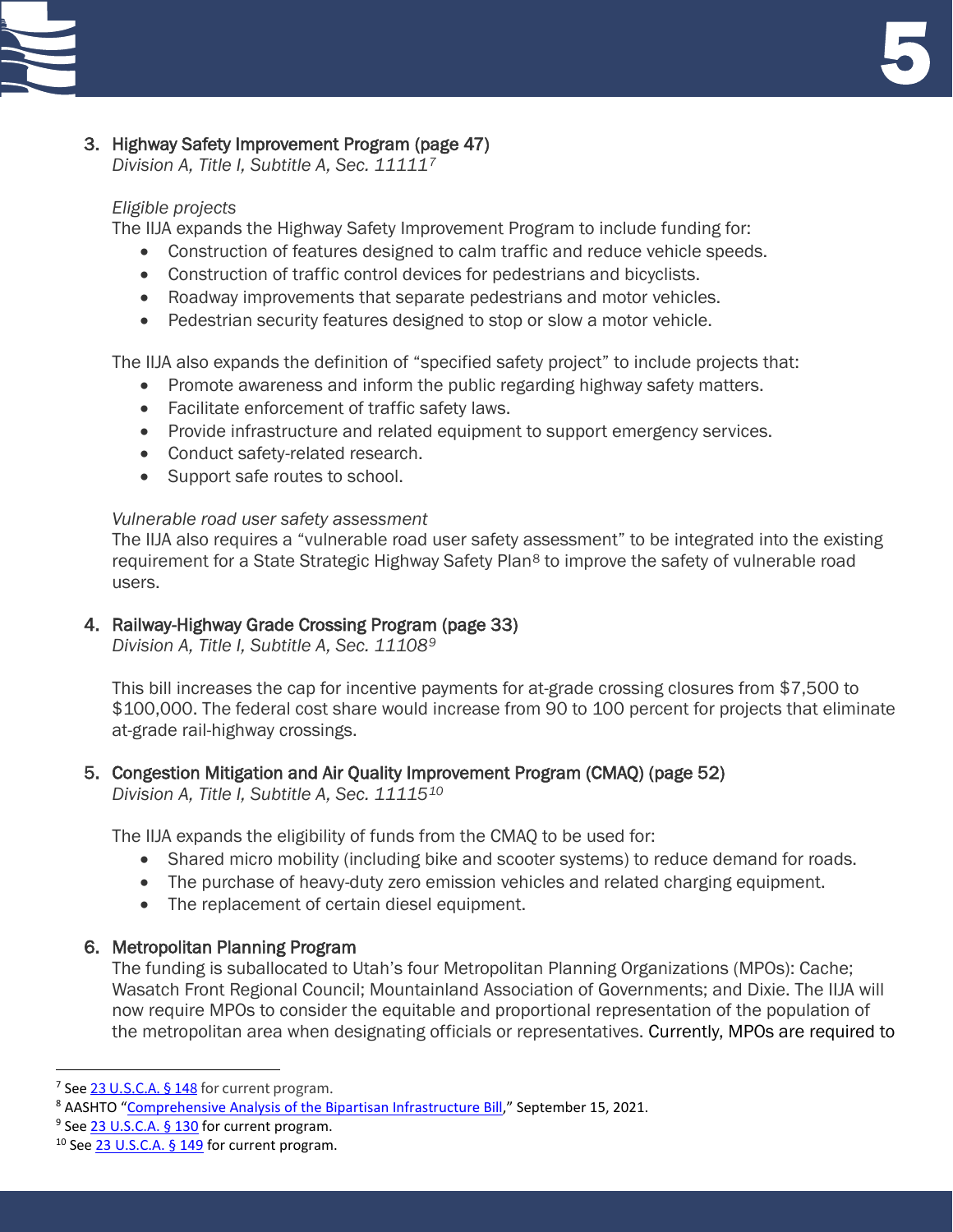<u>e de la compa</u><br>1980 - Carlo Carlo Carlo Carlo Carlo Carlo Carlo Carlo Carlo Carlo Carlo Carlo Carlo Carlo Carlo Carlo Carlo<br>1980 - Carlo Carlo Carlo Carlo Carlo Carlo Carlo Carlo Carlo Carlo Carlo Carlo Carlo Carlo Carlo



consist of local elected officials, officials of public agencies that administer or operate major modes of transportation in the metropolitan area, including representation by providers of public transportation, and appropriate state officials.<sup>[11](#page-5-0)</sup>

### 7. National Highway Freight Program (page 51)

*Division A, Title I, Subtitle A, Sec. 11114[12](#page-5-1)*

The IIJA increases the maximum number of highway miles a state may designate as critical rural freight corridors from 150 to 300 miles and increases the critical urban freight corridors from 75 to 150 miles. Utah uses these designations for portions of our highways.

#### 8. Carbon Reduction Program (NEW) (page 127)

*Division A, Title I, Subtitle D, Sec. 11403*

#### *Eligible projects*

The IIJA establishes the Carbon Reduction Program, which funds projects that support the reduction of transportation emissions, including:

- Traffic monitoring projects.
- On-road and off-road trail facilities for pedestrians, bicyclists, and other non-motorized forms of transportation.
- The deployment of infrastructure-based autonomous vehicle technology.
- A project to replace street lighting and traffic control devices with energy-efficient alternatives.
- A project or strategy that is designed to support congestion pricing.
- Efforts to reduce the environmental and community impacts of freight movement.
- A project to support the deployment of alternative fuel vehicles (EV, hydrogen, natural gas, or propane).
- A project for diesel engine retrofit.
- A project that reduces transportation emissions at port facilities.
- Other projects that demonstrate a reduction in transportation emissions, as approved by the federal Department of Transportation.

#### *Carbon Reduction Strategy*

States are required to develop a carbon reduction strategy in consultation with any MPO within two years after the date of enactment of the Surface Transportation Reauthorization Act of 2021 and update the strategy at least every four years.

### 9. Promoting Resilient Operations for Transformative, Efficient and Cost Saving Transportation (PROTECT) Program (NEW) (page 134)

*Division A, Title I, Subtitle D, Sec. 11405*

This new program provides grants for resilience improvements via three channels:

- Formula funding distributed to states.
- Competitive planning grants given directly to communities. These grants are to assess vulnerabilities to current and future weather events and natural disasters and changing

<span id="page-5-0"></span><sup>&</sup>lt;sup>11</sup> Federal Transit Administration, ["Metropolitan Planning Organization \(MPO\),](https://www.transit.dot.gov/regulations-and-guidance/transportation-planning/metropolitan-planning-organization-mpo)" accessed December 1, 2021.

<span id="page-5-1"></span><sup>&</sup>lt;sup>12</sup> Se[e 23 U.S.C.A. § 167](https://1.next.westlaw.com/Document/N12458B90CAE411E59FB5CA226F594BCE/View/FullText.html?transitionType=UniqueDocItem&contextData=(sc.UserEnteredCitation)&userEnteredCitation=23+U.S.C.A.+s+167) for current program.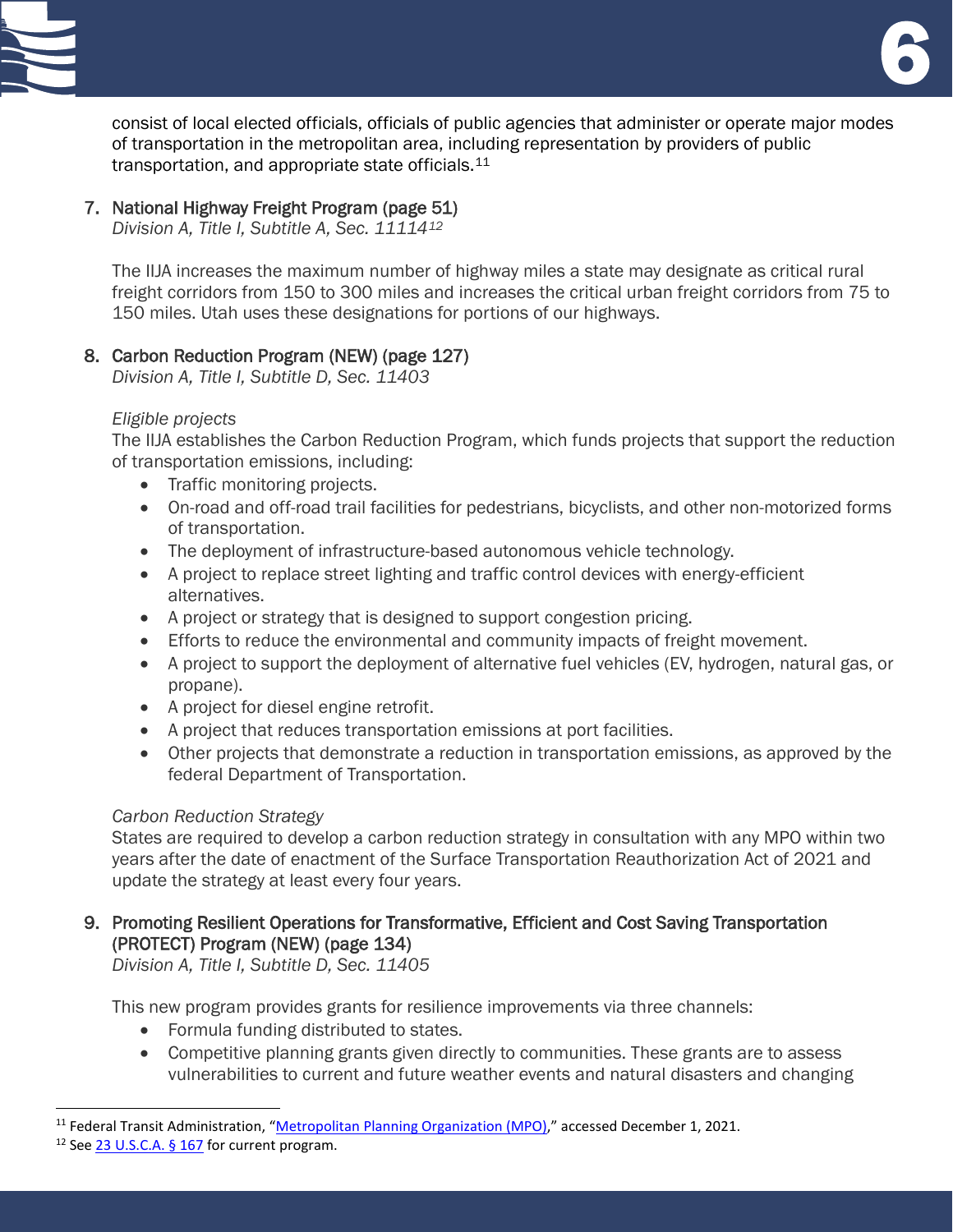

conditions, including sea level rise, and plan transportation improvements and emergency response strategies to address those vulnerabilities.

- Competitive resilience improvement grants that:
	- o Protect surface transportation assets.
	- $\circ$  Allow communities to implement resilience improvements and strategies for the continued operation of surface transportation systems that:
		- Serve critical local, regional, and national needs, including evacuation routes.
		- **Provide access or service to hospitals and other medical or emergency service** facilities.
		- **Protect coastal infrastructure.**
		- **Protect natural infrastructure that guards and enhances surface** transportation assets while improving ecosystem conditions.

### NON-HIGHWAY TRUST FUND APPROPRIATIONS

#### Bridge Investment Program (page 56)

*Division A, Title I, Subtitle A, Sec. 11118*

As an appropriation from the general fund, Utah will receive \$225 million between FY2022-2026 to replace or reconstruct bridges in poor or fair condition. The money will likely be used to help off-system bridges (off-system bridges are bridges not on the National Highway System) in poor condition. The appropriation is administered by the Federal Highway Administration.

The federal share for projects is no more than 50% for large projects (defined as those costing more than \$100 million) and no more than 80% for any other project.

#### Transit Appropriations (page 461)

*Division C*

Transit appropriations are administered by the Federal Transit Administration. Utah will receive about \$627 million during FY2022-2026 for transit projects and investments, and for metropolitan planning. There are also competitive grant opportunities, including grants for:

- Transit oriented development
- Public transportation on Indian reservations
- Technical assistance and workforce development
- Bus and bus facilities

American Public Transportation Association (APTA) Calculated Formula Funding**[13](#page-6-0)** : Urbanized Areas Within the UTA Service Area Under IIJA

| Urbanized Area                      | FY 2021      | FY 2022       | 5-Year Funding<br>Total |
|-------------------------------------|--------------|---------------|-------------------------|
| Ogden-Layton, UT                    | 18,864,954   | 25,472,372    | 133,176,528             |
| Provo-Orem, UT                      | 12,135,198   | 16,292,857    | 85,203,564              |
| Salt Lake City-West Valley City, UT | 46,103,236   | 63,625,846    | 332,285,121             |
| <b>TOTAL</b>                        | \$77,103,388 | \$105,291,075 | \$550,665,213           |

<span id="page-6-0"></span><sup>&</sup>lt;sup>13</sup> UTA uses formula funds for preventative maintenance, state of good repair projects, to purchase bus rolling stock, facility improvements, and services for the elderly and disabled. The use of the formula funds is described in statute.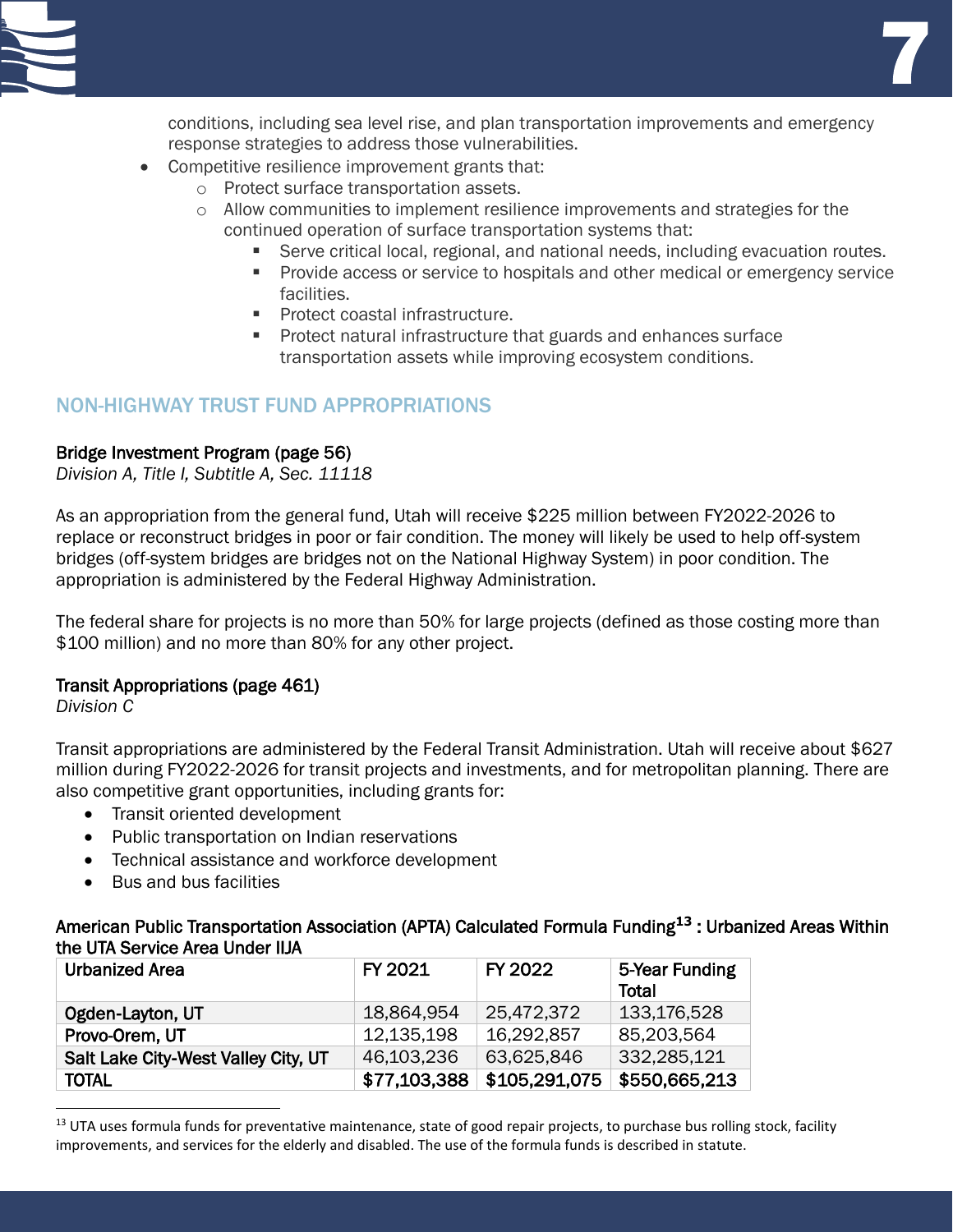

# Airports (page 988)

*Division J, Title VIII*

Utah will receive \$181 million during FY2022-2026 based on formula appropriations. According to the Utah Department of Transportation (UDOT) Aeronautics Division, the money is suballocated based on an airport's total number of annual passenger enplanements. Salt Lake City airport will receive the bulk of the money, and UDOT is projecting that Provo, Ogden, St. George, Cedar City, Moab, and Vernal airports will likely double their annual entitlements. UDOT will be working closely with the Federal Aviation Administration's Airports District Office on the calculation of the formulas.

## WATER

The IIJA will give \$219 million to the Clean Water State Revolving Fund, which supports projects relating to wastewater treatment and water collection systems, and the Drinking Water State Revolving Fund, which subsidizes water for municipalities with low median incomes or where the average water bill is 1.75% of the median income. $14$ 

\$214 million will go toward the Navajo Utah Water Rights Settlement, where around 40% of its members living on sovereign land in Utah currently don't have running water.  $15$ 

## ENVIRONMENTAL REMEDIATION

### \$21 billion national total

IIJA has funding for cleaning up brownfield and superfund sites, reclaim abandoned mine lands, and plug orphan oil and gas wells, improving public health and creating good-paying jobs.

## POWER & GRID

#### \$73 billion national total

IIJA has funding for upgrading the power infrastructure, including building resilient transmission lines, researching next generation technologies (nuclear, carbon capture, and clean hydrogen), and investing in the development for advanced transmission technologies.

## BROADBAND

#### \$65 billion national total

Utah will receive a minimum allocation of \$100 million to help provide broadband coverage across the state, and 22% of people in Utah will be eligible for the Affordability Connectivity Benefit which helps pay for internet access.[16](#page-7-2)

Additional broadband-related information:

- \$42.45 billion will go directly to states via grant, administered by the Department of Commerce.
- Includes the Digital Equity Act, which contains \$685 million for State Digital Equity Capacity Grant Program and \$625 million for the Digital Equity Competitive Grant Program.

<span id="page-7-1"></span><span id="page-7-0"></span><sup>&</sup>lt;sup>14</sup> Salt Lake Tribune, "<u>Utah will get \$3 billion in roads alone, Sen. Romney says of trillion dollar infrastructure bill</u>," November 9, 2021.<br><sup>15</sup> Deseret News, "<u>Here's what the \$1.2T infrastructure bill will look like </u>

<span id="page-7-2"></span>